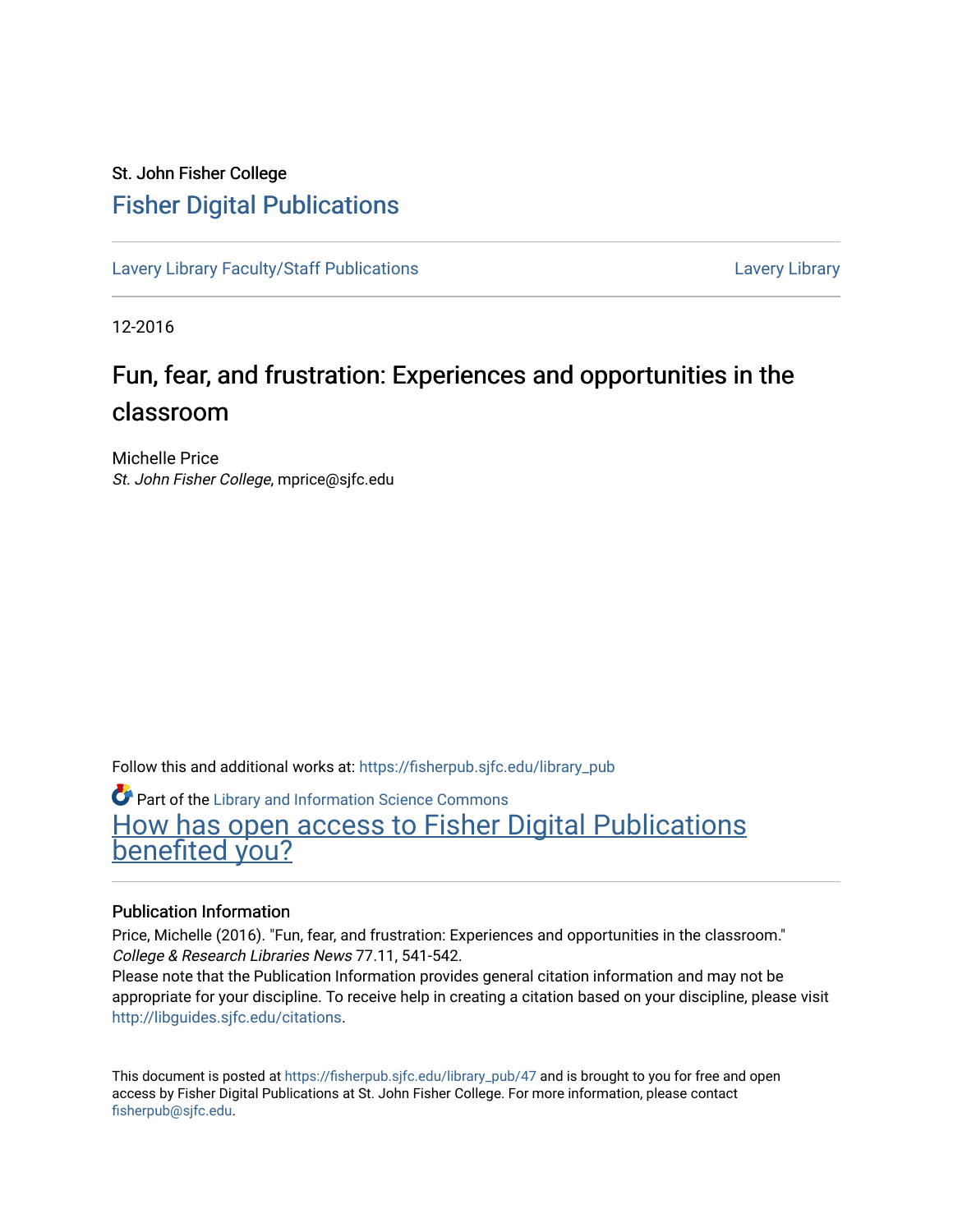### Fun, fear, and frustration: Experiences and opportunities in the classroom

### Abstract

In lieu of an abstract, here is the article's first paragraph:

As the outreach and special collections librarian at a small liberal arts college, I also serve as the liaison to the Wegmans School of Nursing, the Wegmans School of Pharmacy, and the Departments of Biology, Chemistry, and Physics. My formal training is in secondary education, with an undergraduate degree in Spanish. So when my liaison work brought me into a cellular biology course, I struggled with the content. Although I could think of great ways to engage the students in active learning, I was lacking enough basic science knowledge to create activities that tied closely to the curriculum. To remedy that situation I was offered the chance to join a student working group in the cellular biology lab. For an entire summer I spent an hour each day learning lab basics, attending lectures, and doing research with C. elegans, a small transparent worm. With a pipette in my hand and worms on my plate, I became a true novice again.

#### Keywords

fsc2017

#### **Disciplines**

Library and Information Science

### **Comments**

This article was published in *College & Research Libraries News* and is also available through the [publisher's website.](http://crln.acrl.org/content/77/11/541.full)

#### Creative Commons License



This work is licensed under a [Creative Commons Attribution-Noncommercial 4.0 License](https://creativecommons.org/licenses/by-nc/4.0/)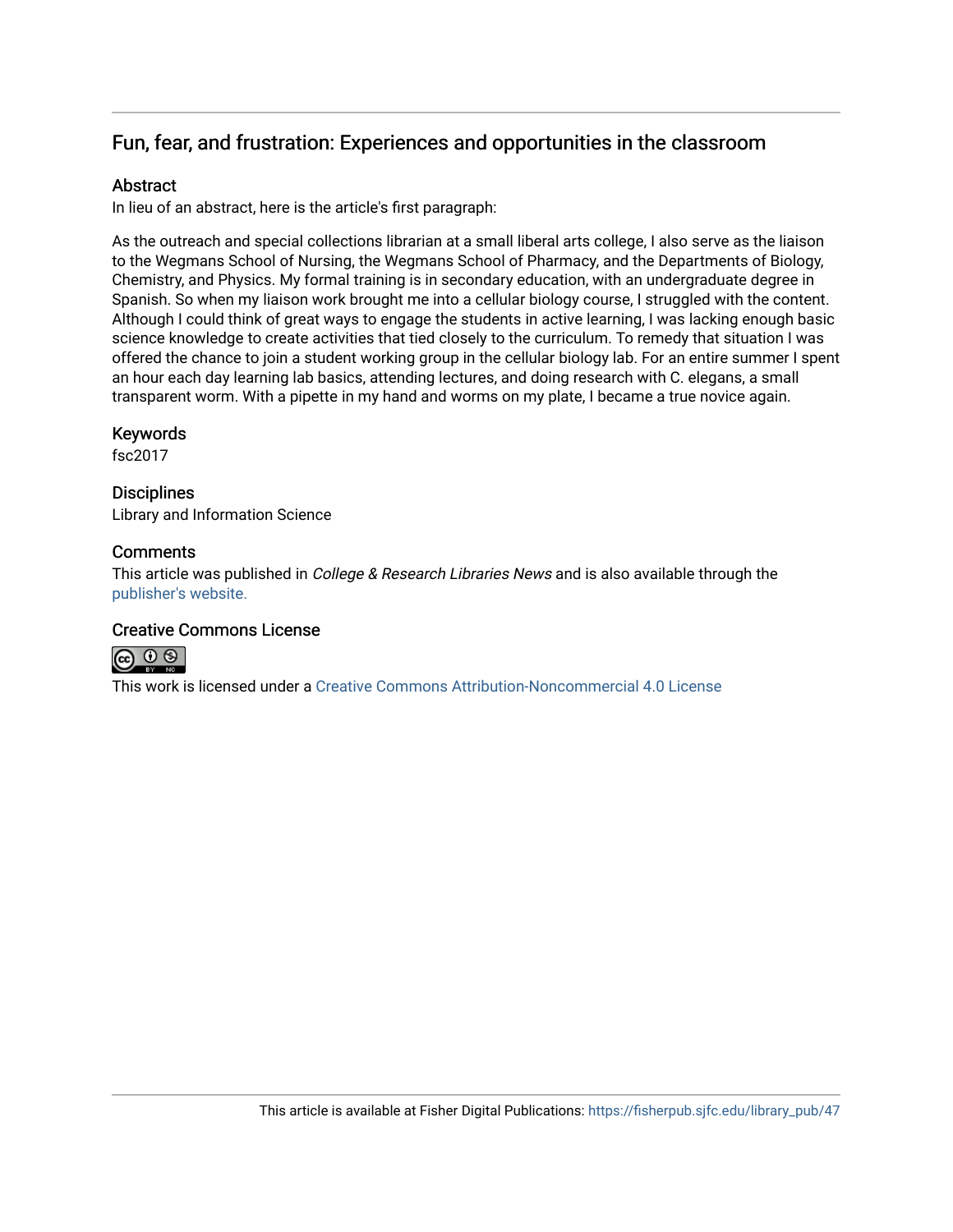*the way I see it*

# Michelle Price **Fun, fear, and frustration** Experiences and opportunities in the classroom

**A**s the outreach and special collections librarian at a small liberal arts college, I also serve as the liaison to the Wegmans School of Nursing, the Wegmans School of Pharmacy, and the Departments of Biology, Chemistry, and Physics. My formal training is in secondary education, with an undergraduate degree in Spanish. So when my liaison work brought me into a cellular biology course, I struggled with the content. Although I could think of great ways to engage the students in active learning, I was lacking enough basic science knowledge to create activities that tied closely to the curriculum. To remedy that situation I was offered the chance to join a student working group in the cellular biology lab. For an entire summer I spent an hour each day learning lab basics, attending lectures, and doing research with *C. elegans,* a small transparent worm. With a pipette in my hand and worms on my plate, I became a true novice again.

I have been an instruction librarian for more than ten years and have conducted hundreds of library instruction sessions, and presented in front of my campus community as well as to my peers at conferences. So for lab, when I was assigned a presentation based on a paper, I barely gave it a thought. My paper was a slam dunk: a description of how a lab created a homegrown image database. I had slides ready, and I had even practiced. However, when it came time for the first student to present, my jolly lab buddies turned into presentation gurus. For the first time in my life, I sat in my seat watching the clock,

hoping time would run out before it was my turn. At the beginning of my presentation, I began to sweat. I was fumbling for words or losing them completely.

I suddenly and intimately knew what it was like to fear being in front of the class. After my disastrous presentation, I looked at my library instruction lesson plans. Did I have situations that could prove fearful to a novice searcher? Was I leaning too far towards the extroverts? Did I leave enough opportunities for silent reflection, quiet roles in group work, or opportunities to respond in writing or asynchronously? Yes, yes, and unfortunately no. I adjusted my lesson plans immediately in order to alleviate those fearful situations.

Most of lab time was independent work, not group-orientated. I was trying to isolate the par-1h gene in *C. elegans.* If you mix up all right ingredients, bake them, and set them in a gel, then you should see a beautiful set of glowin-the dark-stripes that lets you know you've done it correctly. Under the supervision of the lab director my first gel was a success, and I felt confident to proceed on my own. This was a routine practice in molecular biology. I had tried it once and got it right; I should have been able to do it again, but I couldn't.

Michelle Price is outreach and special collections librarian at St. John Fisher College's Lavery Library, email: mprice@sjfc.edu

<sup>© 2016</sup> Michelle Price